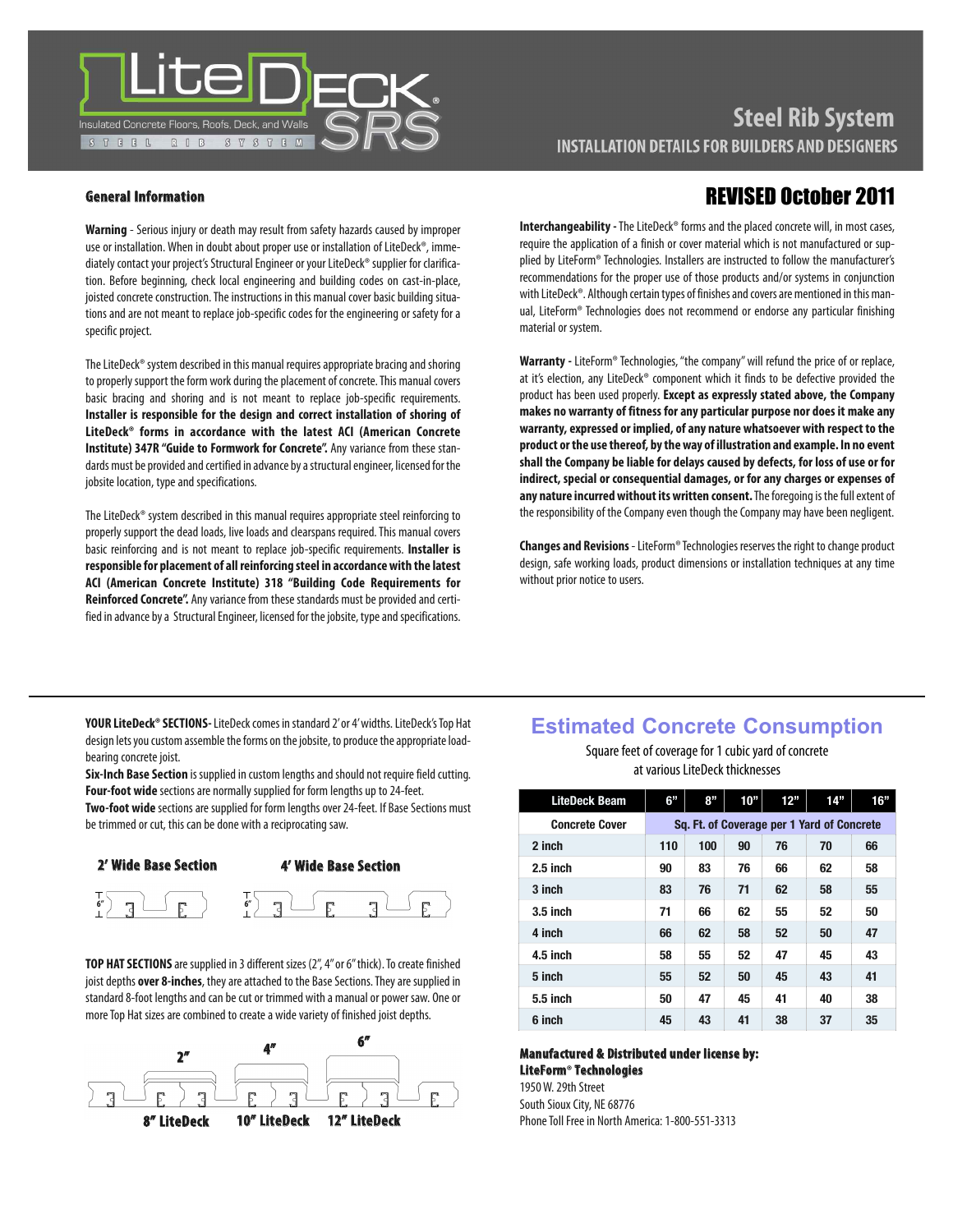### INSTALL INTERIOR PERIMETER BRACING  $STIP1$

Interior perimeter bracing is placed horizontally at the top of the interior sides of the walls, on both ends of the LiteDeck® sections, perpendicular to the LiteDeck® steel rib. DIAGRAM A

- Place bracing flush with top of wall. continuously on both ends.
- Anchor wood stud to wall, every 16" to 24" with masonry screws or nails when anchoring to masonry walls. Use drywall screws when anchoring to an insulating concrete form's furring strips or pads.

• Reinforce the brace by installing good quality 2x4 wood studs vertically, every 4' to 6'. **Vertical studs will carry the weight of concrete placement!** So, it must be securely anchored to the wall approx. 3'apart and toenailed to horizontal brace at top.

 $STFP<sub>2</sub>$ INSTALL TEMPORARY SHORING

Temporary shoring is used to carry the majority of the weight, as concrete is placed. It must be placed in accordance with a licensed Structural Engineers job-specific quideline or in accordance with the latest ACI (American Concrete Institute) 347R "Guide to Formwork for Concrete". Continuous shoring is placed perpendicular to the LiteDeck® sections and spaced 6 feet apart. Adjustable, pre-rated shoring systems are strongly recommended and can be purchased or rented, as needed . If non-rated shoring mate**rials are used , a StructuralEngineercan provide guidance on the load bearing capacities of various shoring materials.** Four types of shoring techniques are illustrated. DIAGRAM B (next page).

- **• Any span farther than 5 feet must have temporary shoring supporting it**
- **• Adjust shoring height to compensate for any required camber**
- **• Shoring must be on solid, spreader footing or concrete pad**

**• If permanent joists will be supporting LiteDeck®sections, they must be certified by a structural engineer, to support the combined dead and live loads.**



Shoring beams are supported against adjoining walls with dimensional lumber.

### $STIP3$ **PLACE LiteDeck® SECTIONS**

With bracing and shoring in place, sections can be placed snugly together. DIAGRAM A (next page).

• Secure the LiteDeck sections to the shoring system with approved mechanical fasteners.

### **CAUTION!**

**Diagrams in this manual do not show complete and proper reinforcing steel (rebar) placement. Project-specific engineering plans or local building codes must be followed.**



LiteDeck® sections are being placed on top of a solid, insulated concrete basement. The interior perimeter bracing and shoring (perpendicular to the clear span) has been placed. Note the vertical reinforcing steel which has been cast into the basement walls. That steel will be structurally integrated into reinforcing steel used for the LiteDeck<sup>®</sup> floor.



Shoring must be attached to the steel rib of the LiteDeck sections.



Top Hat Sections should be anchored (attached) prior to placing reinforcing steel. Insert 6" to 10" lengths of heavy wire (skewers) diagonally, through the Top Hat, into the Base Section. Place anchors approximately every 4 feet. Continuous applications of glue or double-sided tape, which has been approved for use on rigid Polystyrene insulation, can also be used to anchor Top Hats.



Foam glue is used to attach top-hats to the base section.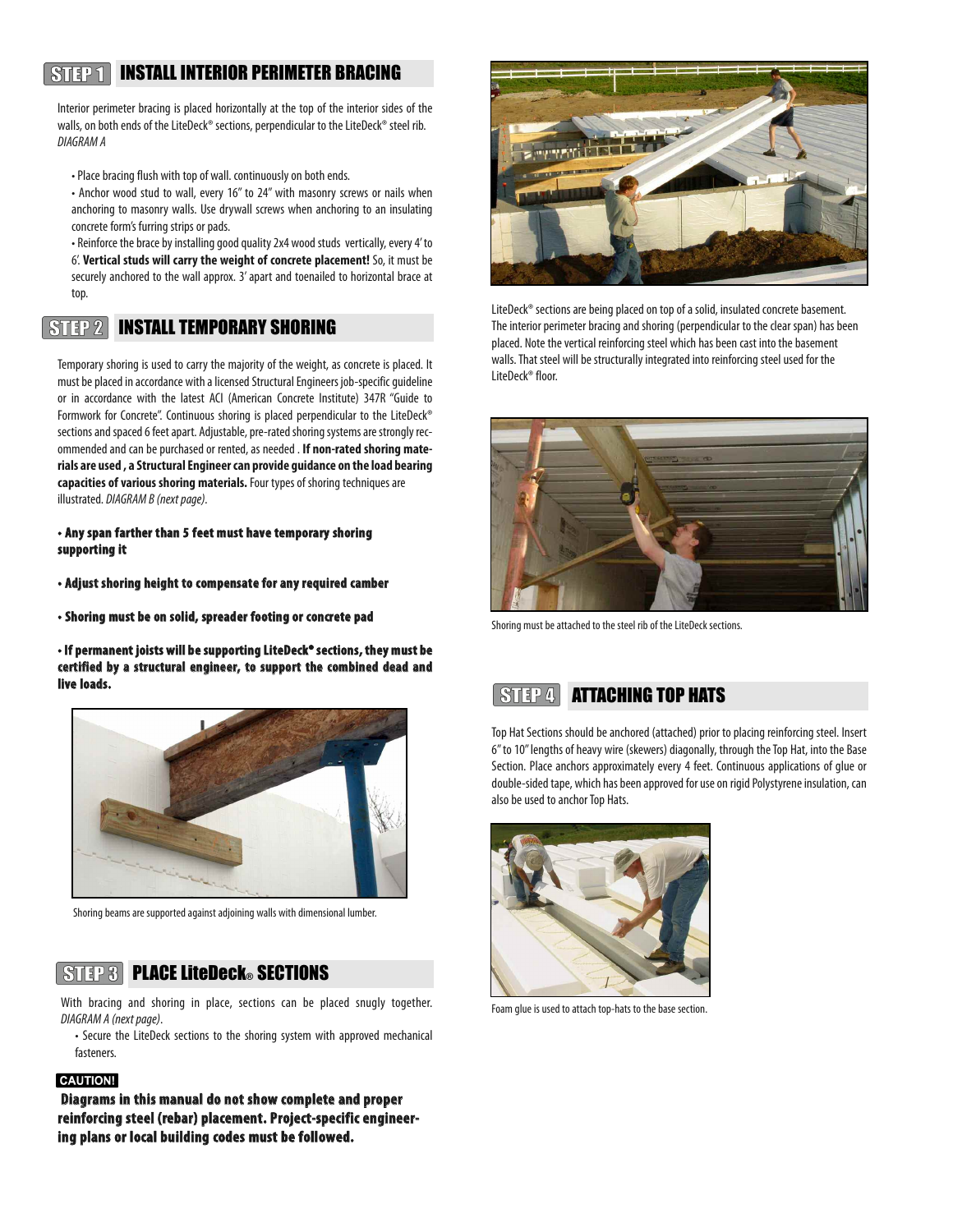# **DIAGRAM A Temporary Shoring using adjustable, load-rated system**



# **DIAGRAM B SHORING SUPPORT OPTIONS**





# **Commercial Grade**

## **STEEL 2X6 LUMBER I-Joist or LVL COMMERCIAL SHORING**





# **Caution!**

Workers should not be under sections while they are being placed, while rebar is being placed or during concrete placement.

**In windy conditions, it may be necessary to weight the sections**

**Do not step onto the joist portion of sections.**

**Shoring must be on a solid, spread footing or concrete pad**

Installer is responsible for the design and correct installation of shoring of LiteDeck® forms in accordance with the latest **ACI (American Concrete Institute) 347R "Guide to Formwork for Concrete".**